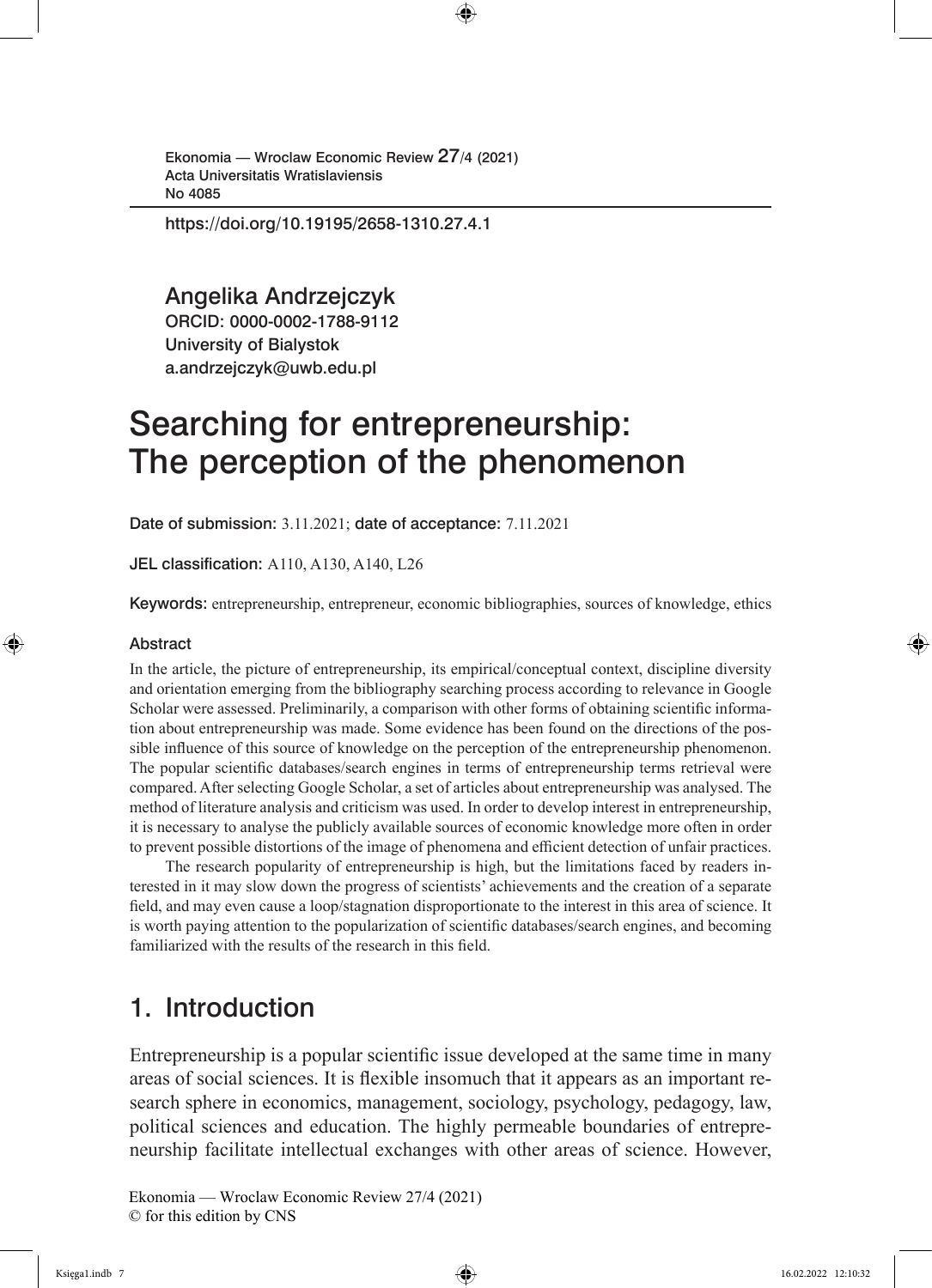this permeability can sometimes hinder the development of the theory of entrepreneurship — it is difficult to find one's own research method due to its vast spectrum. In order to grasp the interdisciplinary nature of the phenomenon, one should read and draw conclusions not only from the field studied by a given scientist, but also from others. High substantive and technical skills, as well as the ability to select appropriate data sources, are required.

Papers about entrepreneurship are often multi- or inter-disciplinary in nature. The multitude of definitions used draws attention to the unresolved research problem of the lack of a single, coherent definition of entrepreneurship combining all applied approaches into an acceptable completeness. The problem and the ongoing scientific dialogue about the definition of entrepreneurship were pointed out by Shane and Venkataraman (Shane and Venkataraman, 2000). Despite the passage of years, it has not yet been resolved. Moreover, entrepreneurship is usually manifested as a multi-level phenomenon, as it concerns individuals, social groups, populations, enterprises (Carlsson, Braunerhjelm, McKelvey, Olofsson, Persson and Ylinenpää, 2013), which makes it difficult to smoothly and understandably move between different levels in studies. Therefore, the concept of entrepreneurship can certainly be described as polysemic (having many meanings). This diversity may hinder the phenomenon analysis due to the breadth of available content, different or inconsistent definitions and research methodologies, or the scope of each researcher interests. On the other hand, it can contribute to cutting-edge research interpreting entrepreneurship in a broader context, drawing on a variety of sources that enrich and accelerate the development of the entrepreneurship field.

The problem of the conceptualization of entrepreneurship has been at the forefront of unresolved problems of entrepreneurship for years. In order to develop this emerging field, one should focus on formulating a broad, relatively consistent and acceptable taxonomy of the phenomenon which would promote the popularization of research and scientific achievements in practice. It seems that it can also contribute to the broader interest in going beyond the patterns issues in the field of entrepreneurship, including "everyday entrepreneurship" postulated by Welter et al. (Welter, Baker, Audretsch and Gartner, 2016) and highlight difficulties in talking about entrepreneurship (Bögenhold, 2019). In this way, the participation of people interested in entrepreneurship may increase far beyond the academic audience. This interest should be observed, and the perceptual abilities should be developed and directed to proven and reliable sources of knowledge.

Nowadays, open access to scientific publications seems to be a standard, but in practice, many publications are unavailable until subscribed to or paid for. Due to financing by the institutions in which scientists are employed (or perform a duty on different principles), they can gain full access to reliable databases/search engines of scientific literature. Research centers take care, as far as possible, to provide their charges access to the latest scientific achievements. However, due to the unit's underfunding or budget cuts, it is not always possible to use such sources.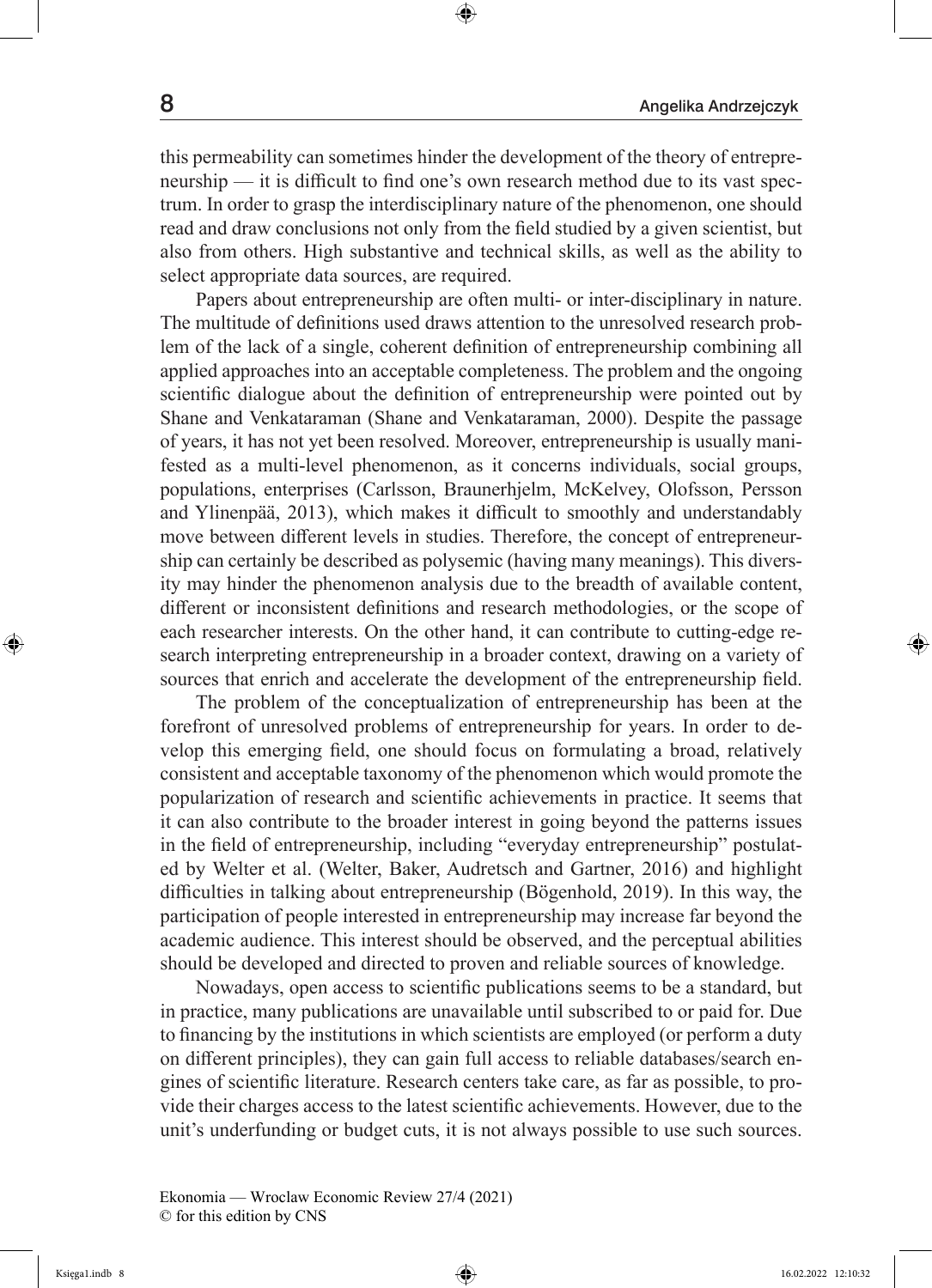Being familiar with the skillful searching for knowledge becomes an important feature, including among other social groups. But, without access to databases, for example via a university library, people may not be aware of where to look for the necessary information. Google Scholar comes to the rescue. Although this is a relatively new search engine, it has greater range than any other source. It therefore seems to be a suitable search engine for acquiring information about entrepreneurship.

This article assesses the availability of research papers in the field of entrepreneurship in Google Scholar and the relevance of searching these materials. A preliminary comparison with other sources of obtaining scientific information about entrepreneurship was also made. It is imperative to understand the obstacles and potentials involved. In addition, selected literature on entrepreneurship available on Google Scholar was examined in more detail. The study focuses on the approach to entrepreneurship according to the scientific discipline used in the analyzed literature, research orientation (in the context of a conceptual/empirical approach), and the method used.

# 2. The framework of entrepreneurship different perspectives

Entrepreneurship approaches, types and components are determined by how this phenomenon is perceived by scientists working in various scientific disciplines. Some elements are consistent, while others differ from each other. Ultimately, this diversity makes entrepreneurship a very prolific area of science. Economics plays a major role in the formation of knowledge about entrepreneurship.

Economics studies the problems of relative scarcity: individuals are willing to consume more goods and services than they have at their disposal. Unlimited and clearly insatiable needs definitely outweigh the limited resources (land, labour, capital and entrepreneurship) to satisfy them. The recognition of entrepreneurship need (in its various dimensions) translates both into the directions of entrepreneurship research, the evolution of theory, the objectives of economic or regional policy, and the popularity/availability of education, courses and training courses that include entrepreneurship education. Entrepreneurship is seen as a remedy for problems of various categories, primarily centred on shortages in society.

The primary dimension of entrepreneurship remains the entrepreneur and their economic activity. Entrepreneurs pursue economic goals (profit, rational use of resources), and look for opportunities, changes, and satisfaction. When we refer not to profit, but to 'benefits,' it turns out that the definition of entrepreneurship includes activities such as social ones. Entrepreneurs process the reality around them, and as people specializing in taking responsibility and making judgmental decisions, they influence the location, form and use of goods, resources and even institutions (Hebert and Link, 1989).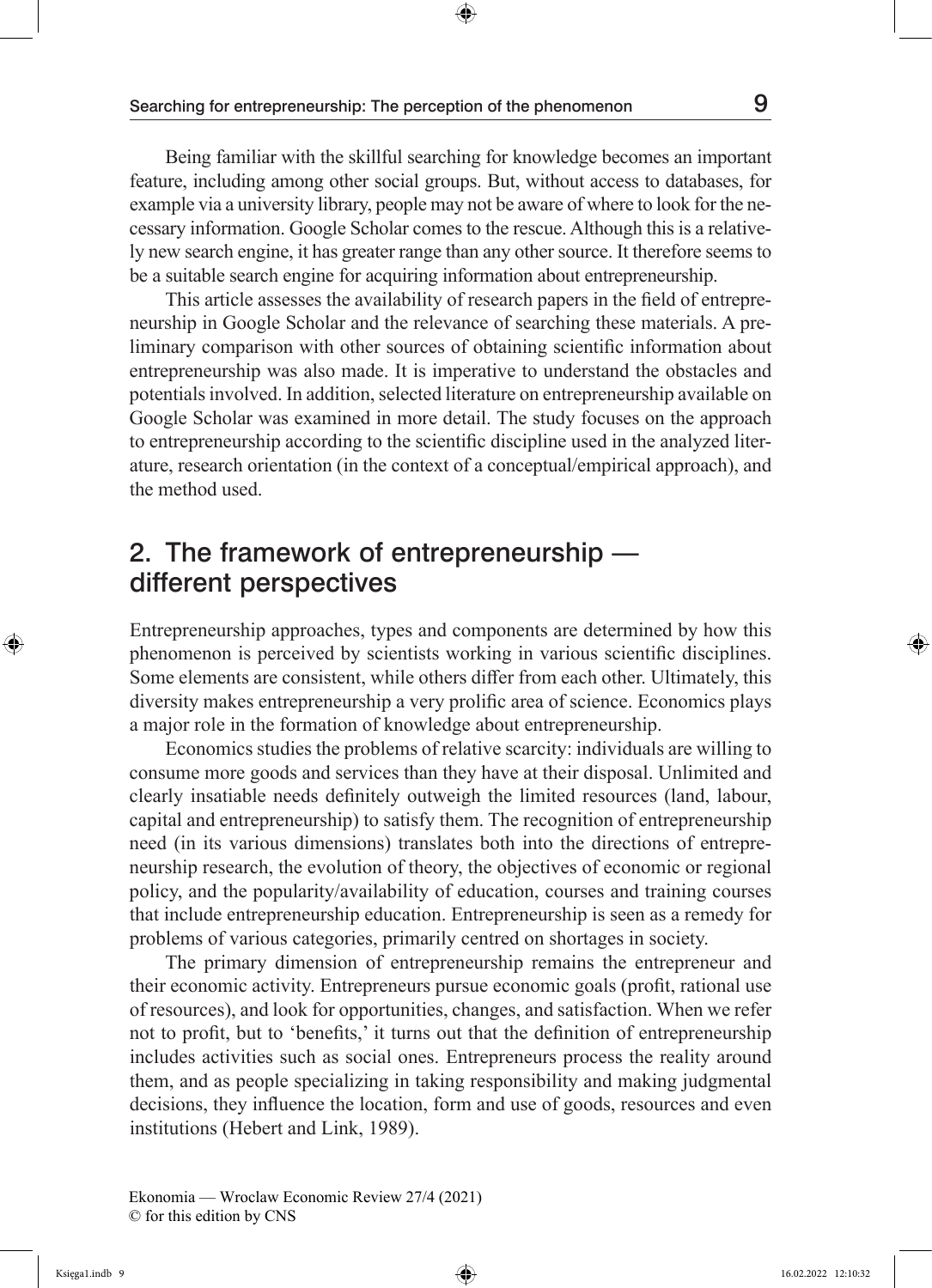Bygrave formulated the definition of the entrepreneurial process as follows: these are all functions and activities related to the perception of opportunities and the creation of an organization to take advantage of them (Bygrave, 2004), while Gartner (Gartner, 1985) created a framework for describing the creation of new enterprises. It turns out that there is a consensus about the insufficient degree of research into the issue of the entrepreneurship process (Moroz and Hindle, 2012). The process perspective allows for a broader view of the entrepreneur, who can also be defined as an activist in the business sector, as well as in NGOs, education, healthcare, police, administration, etc.

The entrepreneur can be considered even more broadly through their characteristics, attitude and behavior. It is worth quoting the famous work by Gartner from 1989. He has been firm and diligent in proving that feature-based approaches are less scientifically productive. This is related to the ease with which one can fall into the trap of one's own work when studying personality traits — when comparing the works of various scientists, it can be concluded that the features that were to distinguish entrepreneurs from other groups are too homogeneous, which ultimately does not lead to any fruitful conclusions (Gartner, 1989). This approach has met with much criticism.

Entrepreneurship is often extended to aspects of life other than economic, and it can be assumed that while the entrepreneur is strictly related to their own business, other forms of manifesting entrepreneurship (e.g. in the form of extraordinary activity and coping at work, or in general, in life) can be equated with entrepreneurial people. Entrepreneurship, understood as an attitude to life and promoted among citizens, becomes necessary for the proper and accelerated development of the state.

Psychology deals with entrepreneurship from the personality, cognitive, temperamental and axiological perspectives of human functioning. It seems especially interesting to focus on the mechanisms which determine the entrepreneurial output and how entrepreneurs differ from other social groups.

Pedagogy treats entrepreneurship as a possible effect of human development under the influence of upbringing, environment and education. In pedagogical research, shaping entrepreneurial attitudes takes place in the process of teaching and learning. Therefore, the student and their intellectual and psychological predispositions, as well as the teacher with their knowledge, pedagogical skills and didactic tools, are the most important here.

In sociology, the emphasis is on the entrepreneur and the influence of their environment, culture, tradition, experience and family on the enterprise. The enterprise is treated as a system of social groups and a network of social relations.

Management science sets out preparation for starting an enterprise and performing activities related to running a business in the context of the associated risk. This lead to a certain paradox: business owners who hire professional managers to run their enterprises while they do other activities themselves are no long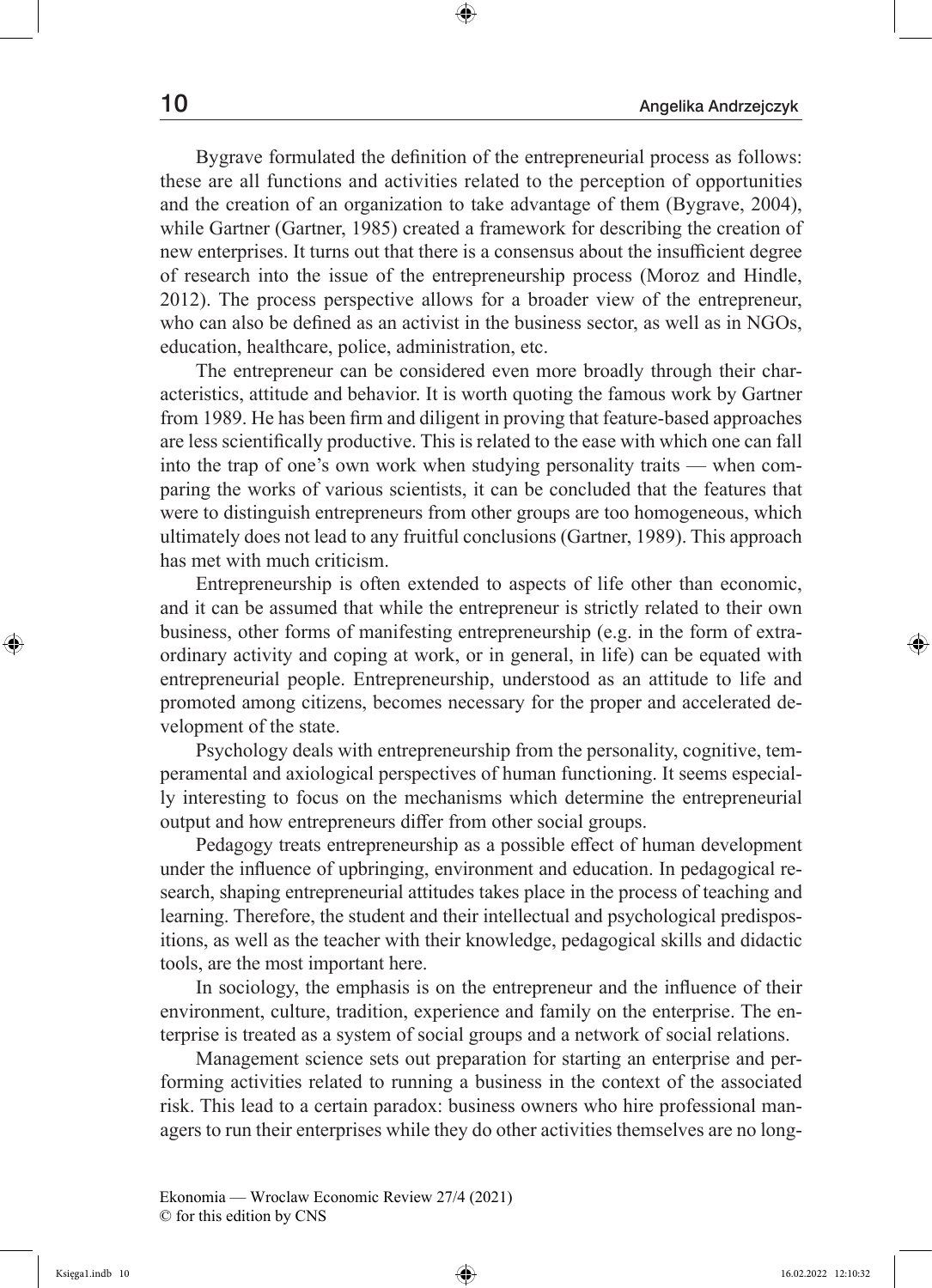er entrepreneurs. A similar principle applies to professional managers, because if their job is to run someone else's business when they are not fully personally responsible for it, they are not entrepreneurs (Griffin, 2004). In a larger enterprise, where the owner is not fully involved in the business and employs a manager who is not fully responsible, paradoxically, there is no entrepreneur.

The attention to deviation from the traditional, basic perception of entrepreneurship was also given in the work of Kusio and Fiore (2020), in which entrepreneurship is primarily a professional and educational activity, and not starting a business. Therefore, they confirm that the definition of entrepreneurship may refer mainly to an entrepreneurial person who does not necessarily have to be an entrepreneur.

After citing exemplary applied definitions and approaches occurring in various areas and fields of science, it can be confirmed with certainty that entrepreneurship is a multidimensional phenomenon, difficult to recognize and define. The possible difficulty in quantifying and capturing its essence, especially at the beginning of the process of learning about this phenomenon, prompts research on the possibility of acquiring knowledge about entrepreneurship and the image that appears when using one of the most common sources.

# 3. Research methodology

The young market of search engines, combined with its rapid development and growing importance for society, poses challenges to economic literature. Search engine users value match quality as well as the quality and relevance of search results, and therefore, it play a key role for them (Lianos and Motchenkova, 2013). Entrepreneurship data sourcing is a key component of this research.

In order to meet the set goals and hypotheses, a two-step methodological approach was used. The quantitative bibliometric analysis with the use of a search by topic or thematic classification allowed to assess the abundance of the analyzed databases/browsers in terms of the availability of literature in the field of entrepreneurship. In this part of the study, the only material inclusion criteria used were: (1) search by keyword 'entrepreneurship' in total or in the title, and (2) open access availability.

Among many respected databases and search engines, six were selected for this analysis: Google scholar, DOAJ, Elsevier/ScienceDirect, EBSCOHost, Wiley Online Library and Web of Science. Attention was paid to including paid platforms, as well as free or offering partial free access, maintaining diversity. No particular selection key has been applied here.

Based on the results obtained in the first stage, the search engine with the broadest availability of materials was selected. A set of entrepreneurship articles that met the criteria: (1) use the word 'entrepreneurship' in the title or content of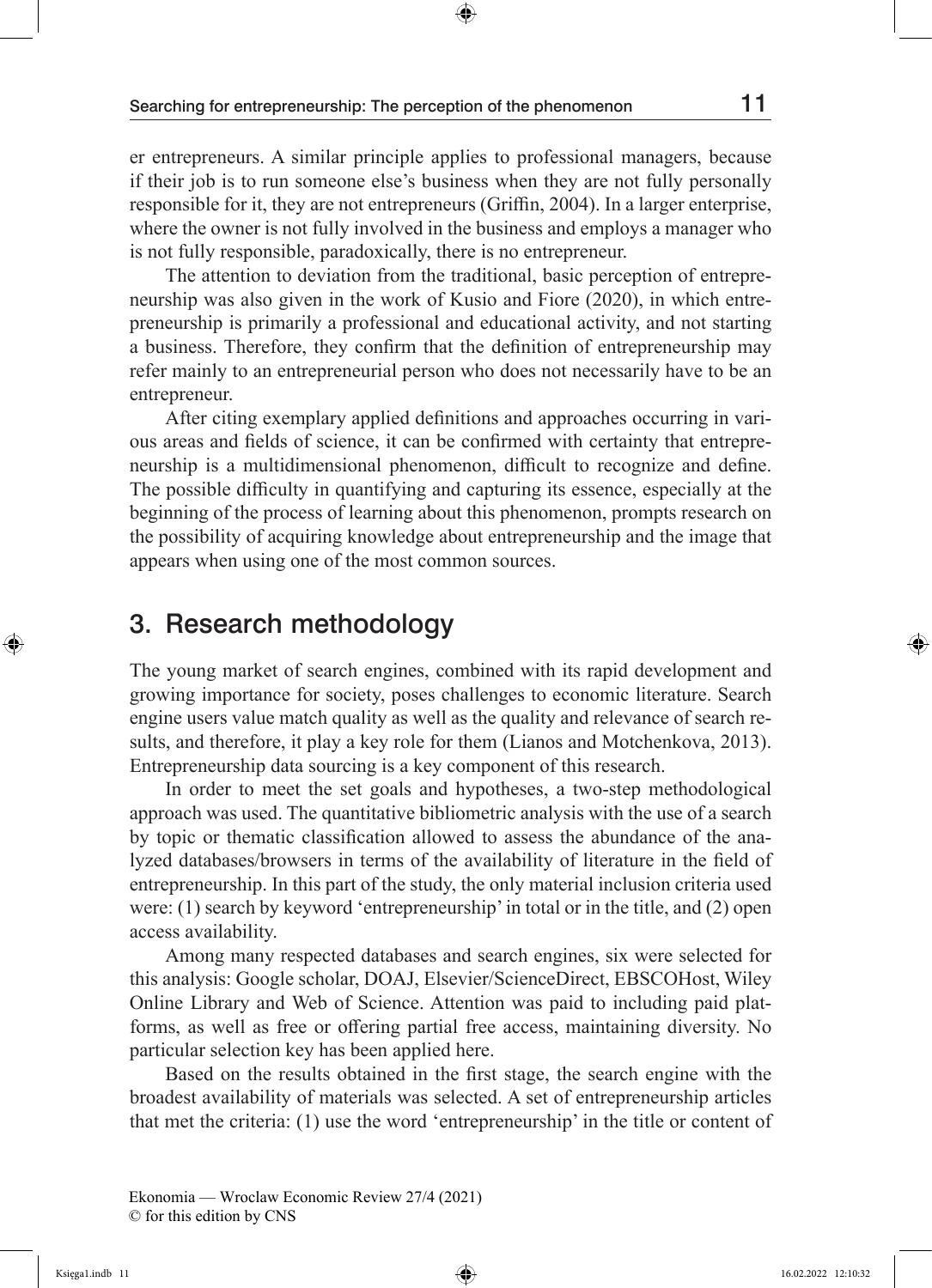the article, (2) the full text being available in open access, and (3) being up to the fifth page of the search engine, was selected for further qualitative analysis. No type of publication was rejected at this stage. Nineteen materials (listed in the Appendix) met the selection criteria. In addition, the reference section of each article was used to calculate the number of citations. That enabled the researcher to evaluate the state of the literature available in the selected browser.

The author is aware that the selected subset may be considered too small, but such a drastic reduction in their number resulted from the limited possibilities of the author herself. Working alone, with other, significant limitations related to the previously undertaken professional obligations, it was not possible to undertake an analysis of wider material in such a short time. Conclusions from the research conducted so far are also the reason for undertaking further attempts to deepen the topic and look for opportunities for cooperation in extending the analysis in the interdisciplinary field among representatives of other fields of science. Therefore, this work can be treated as a contribution to the further analysis of the discussed important issue of searching for knowledge about entrepreneurship.

# 4. The entrepreneurship knowledge source and its usability

Reliable professional literature databases may deter a reader by the limited scope of searches or the limited availability of full content with free use as open access. Assuming that some scientists may struggle with the problem of underfinancing and limited access to such databases, it was decided to check how the free Google Scholar search engine copes with economic knowledge in comparison with selected databases. The following research hypotheses were made.

Hypothesis 1: Google scholar will provide access to more scientific articles with the keyword 'entrepreneurship' in the title (content) than economic literature databases/searching engines such as: Elsevier/ScienceDirect, EBSCOHost, Nature, Willey Online Library or Scopus.

Hypothesis 2: The relevance of Google Scholar's search can be assessed highly.

Being curious about retrieved literature and the emerging shape of entrepreneurship in the literature available in the analyzed search engine/bibliographic database, the author decided to test the following hypotheses as well. In the publicly available literature, sorted by relevance and available on open access through Google Scholar, the following was checked.

Hypothesis 3: The entrepreneurship phenomenon will be perceived mainly through the prism of economics.

Hypothesis 4: The empirical approach will dominate the conceptual.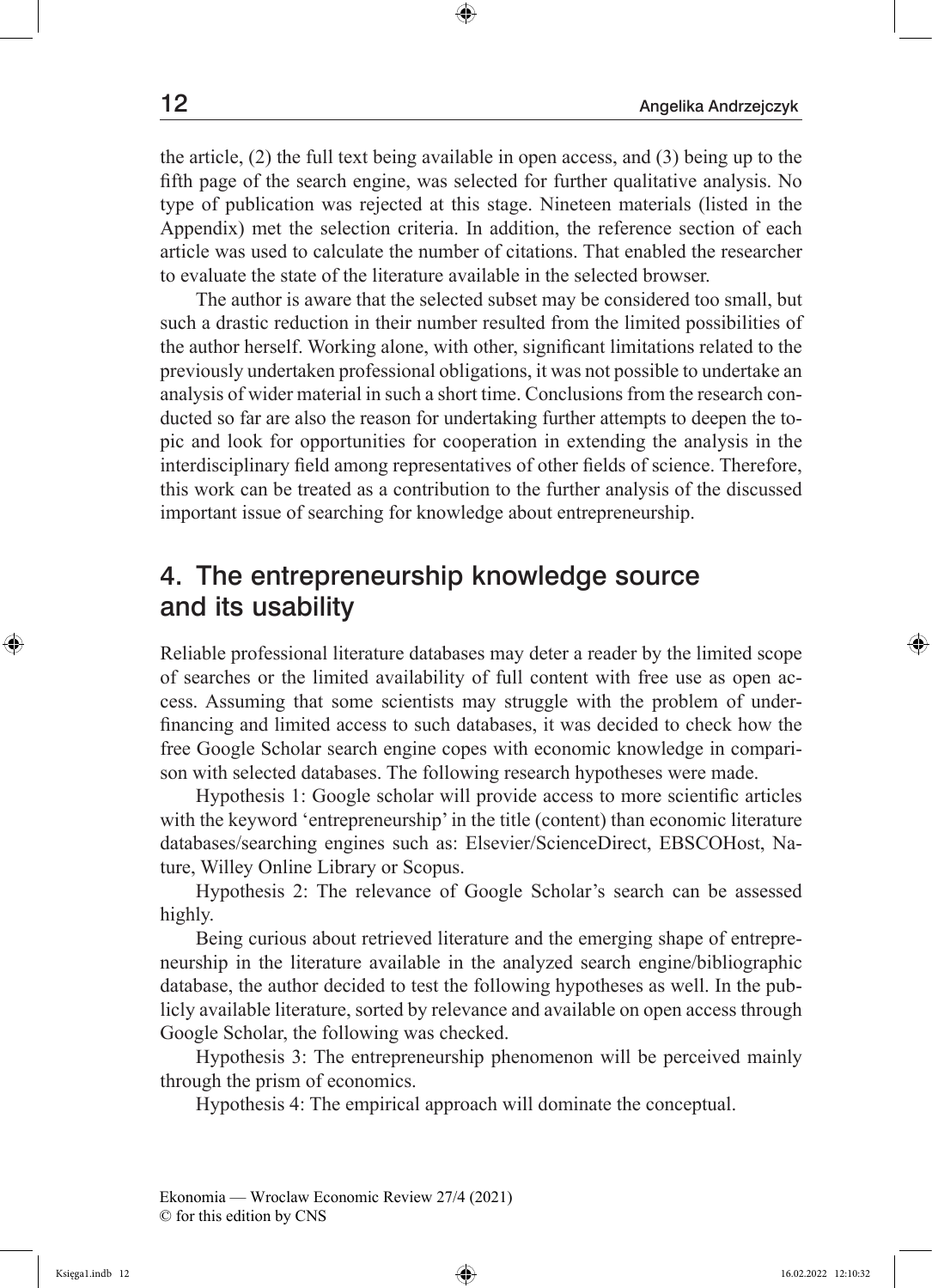| Name of database /<br>searching engine     | Total number of found works                        | Number of found works in<br>the open access (OA) system |
|--------------------------------------------|----------------------------------------------------|---------------------------------------------------------|
| Directory of Open Access<br>Journal (DOAJ) | $12,132$ (in all fields)<br>$2,851$ (in the title) | the same                                                |
| Elsevier/ScienceDirect                     | 32,762                                             | 5,303                                                   |
| <b>EBSCOHost</b>                           | 187,007<br>141,608 (full text)                     |                                                         |
| Wiley Online Library                       | 33,035,000                                         | 886,000                                                 |
| Web of Science                             | 50,719                                             | 11,519                                                  |
| Google Scholar                             | 2,320,000                                          | 1,484,800 (estimated)                                   |

**Table 1.** Searching for the term 'entrepreneurship' in selected databases, with the use of basic search forms

Source: own elaboration (date of searching: 5–7.06.2021).

In the Directory of Open Access Journal (DOAJ), two options for search term location were used: in all fields (title, abstract, keywords, author, orcid, doi and language) and in the title. The result of the search according to the first category was 12,132 articles; however, the quality of such a search leaves a lot to be desired – there were, for example, works inconsistent with the search language, and topics that were not related to the topic at all or only slightly, which generally created unnecessary 'noise.' When searching by the second option, the quality of match significantly increased, but there were only 2,851 articles. The main advantage of the search algorithm is the novelty of articles, which allows a reader to get acquainted with relatively new achievements in a given field.

In EBSCOhost, using a basic search (no additional settings or changes used) results in 187,007 scientific works. The database also allows for searching by full text, which results in gaining access to 141,608 publications that meet the criteria.

Under the banner of 'entrepreneurship' in ScienceDirect, Elsevier's premier platform of peer-reviewed literature, are 32,762 articles, 5,303 of which are open access.

The Wiley Online Library searches for the indicated keyword anywhere, sorting found works by relevance or date. With 33,035 materials found, only 886 were published in the open access system.

Using the Web of Science, i.e. a package of abstract-bibliometric databases (the so-called citation indices), users managed to find 50,719, and 11,519 open access scientific works were yielded. This is the only database in which the author encountered technical problems – the search engine's slowness and the associated delays.

Meanwhile, in Google Scholar, retrieving the word 'entrepreneurship' anywhere in the article (standard search mode), 2,080,000 scientific papers were found (date of search: 12.02.2021). Searching after less than four months, this result increased to 2,320,000 works. Interestingly, when searching for the word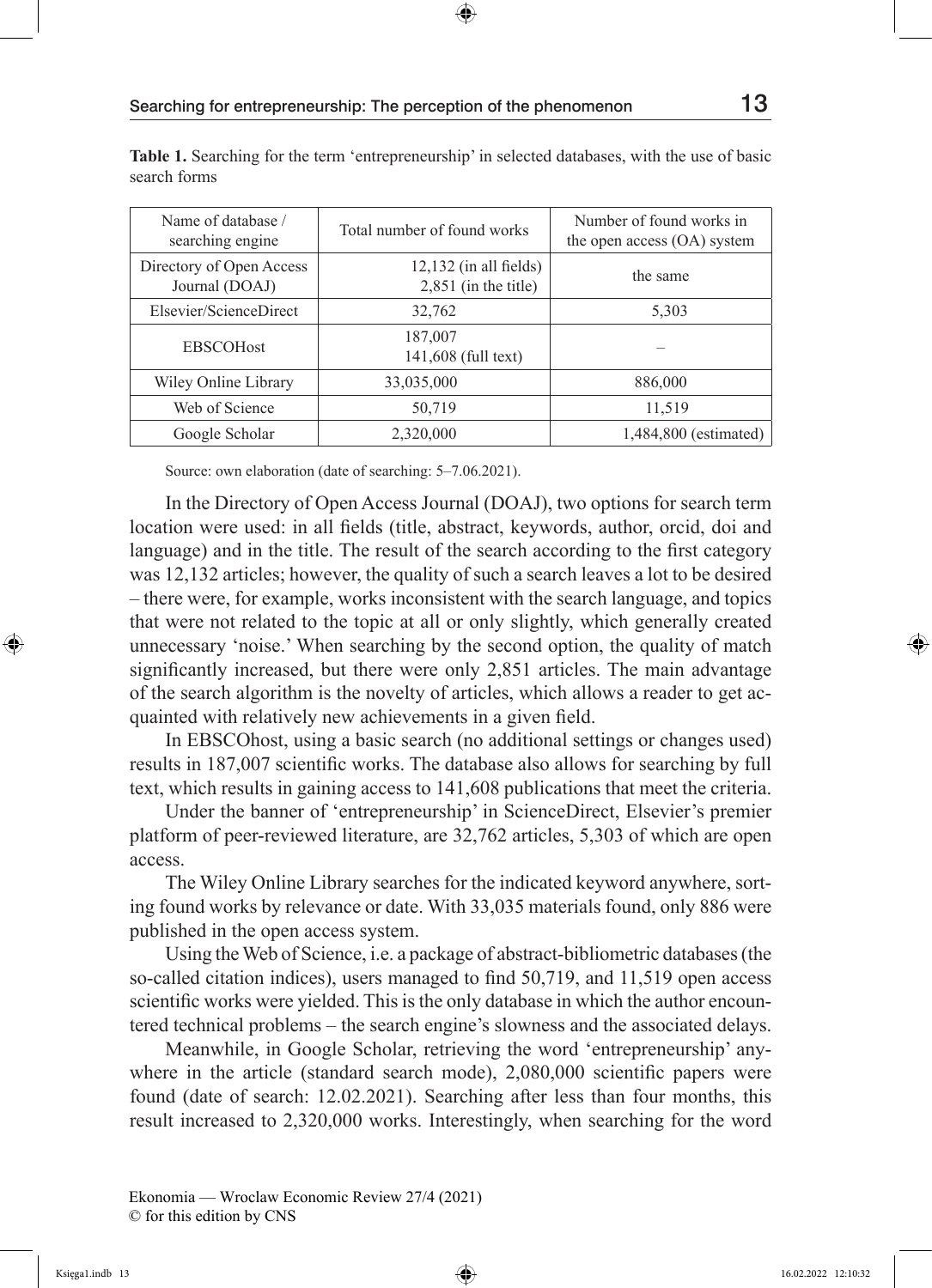'entrepreneurship' only in the title of the article, as many as 173,000 works were gained, thus still significantly exceeding the search possibilities in other databases. The key disadvantage of this platform – the inability to search only full text works that are in the 'open access' system – implies the need to use simple estimation calculations. The first ten pages of the search were checked and the following estimates were attempted: for 10 pages of the search, i.e. 100 articles, 64 full papers were obtained. Assuming that the rate of 0.64 would stay on the remaining pages, it can be hypothetically assumed that Google Scholar provides as many as 1,484,800 works strictly within the given topic. Thus, it was possible to support the hypothesis that, under the assumptions made, Google Scholar allows one to browse more scientific articles containing the slogan 'entrepreneurship' in the title (content) than the aforementioned databases. It looks quite optimistic, but only seemingly; among the first 100 articles found, there were three papers without scientific standard.

| The scientific material type                             | N  |
|----------------------------------------------------------|----|
| Articles (+ essays)                                      | 10 |
| Books (monographs, handbooks,<br>conference proceedings) | 4  |
| Reports                                                  | 4  |
| Chapters                                                 | 1  |
| Total                                                    | 19 |
| Disciplines                                              | N  |
| Economics                                                | 17 |
| Management                                               | 6  |
| Interdisciplinary<br>(two or more disciplines)           | 9  |
| Approach                                                 | N  |
| Empirical                                                | 7  |
| Conceptual                                               | 6  |
| Hard quantifiable                                        | 6  |

**Table 2.** Scientific material type, discipline and approach in the acquired sources of knowledge

Source: own elaboration.

Of the total 19 materials analyzed, the earliest one was published in 1968, the latest one in 2011. As can be seen, the indicated method of searching for materials condemns the reader to the difficulty of getting acquainted with the achievements of the last decade. The harmfulness of such a depletion of acquired knowledge for scientists who should broaden their horizons with the latest scientific achievements is high; thus, researchers should also search by date. It is different in the case of other interest groups, for which it is more important to consolidate know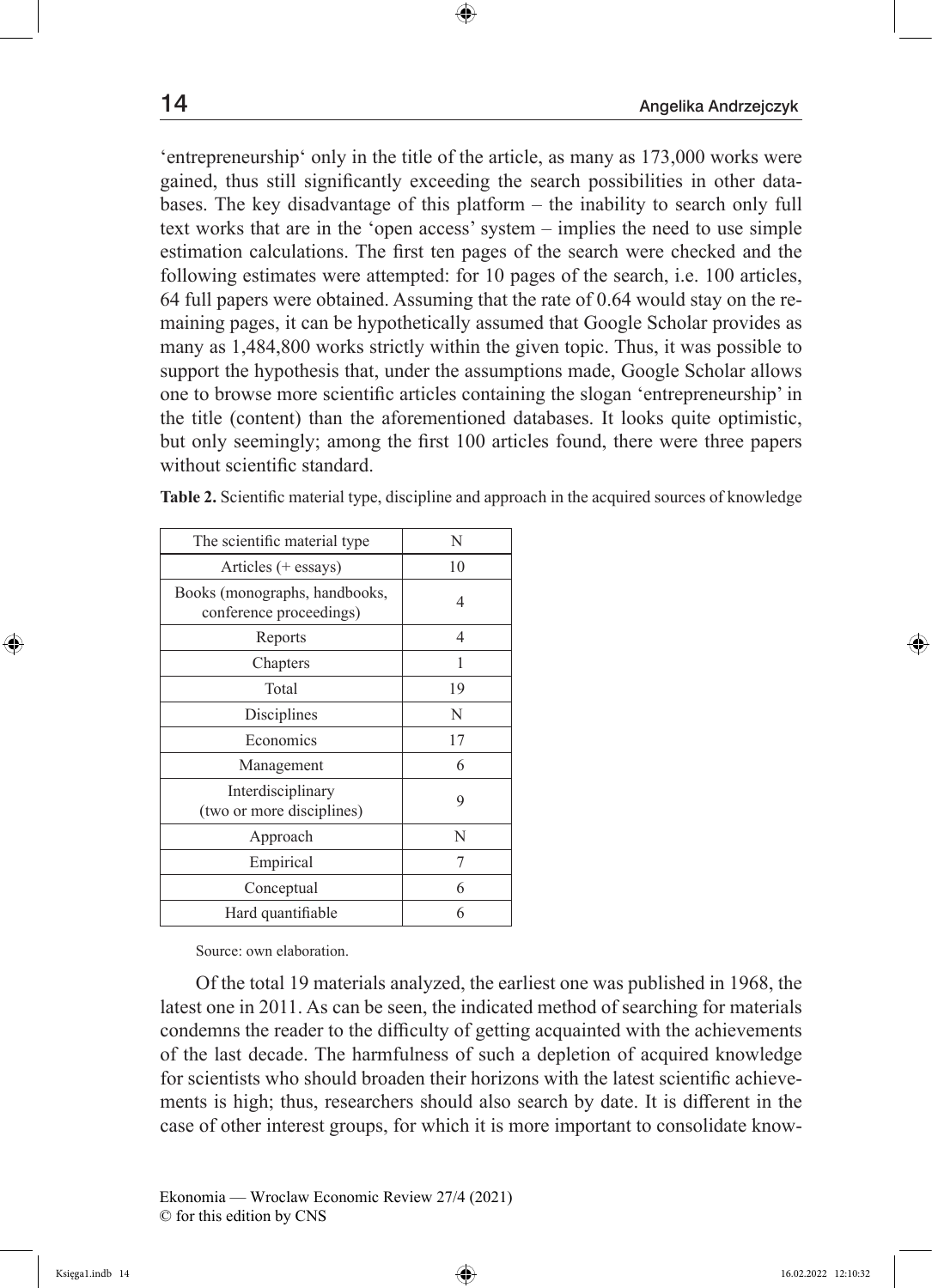ledge than to be familiar with the newest achievements; in their case, this source works well, providing access to classical, theoretical, and empirical works, even textbooks. Probably voices may arise which say that limiting myself to searching by relevance instead of by date may be read as malpractice, but I must object to it. For databases such as EBSCOHost or Web of Science, indeed, such a restriction would be at least inappropriate, but not in Google Scholar and under earlier assumptions. In attempting to check the materials by date, the conclusion turns out to be quite surprising. In this way, highly-diversified or very detailed material covering a narrow thematic scope, or even material not substantively related to entrepreneurship, was obtained, thus losing the clarity of the image.

The citations of these works range from 77 to 16,366. Looking at the average citations (2,197) and the average citations after the rejection of extreme results (1,489), it turns out that these are valued works, discussed and used by researchers in their studies. While all 19 verified materials which contained the indicated keywords and were actually related to entrepreneurship had an appropriate quality, not all of the first 100 obtained texts had scientific quality. It was not a measure indicated in the search criteria, as the author did not even assume that texts that did not comply with the appropriate standards would appear in the search. This turned out to be a disadvantage of the study and showed that both design and further work with the literature should be kept with caution. The surprising thing about these low-quality papers was how they were fabricated (a non-existent journal with a very high IF added). Taking into account the efficiency, quantity and quality of the search of the compared databases, finding non-scientific works through Google Scholar, and less efficacious basic and advanced search possibilities that could prevent the indicated problems, the search relevance, both in the technical and substantive context, should be considered as not high, but relatively good.

How entrepreneurship is perceived in research and teaching materials determines the further perception of this phenomenon among readers and users of chosen source of knowledge about entrepreneurship. The variety of disciplines dealing with the issue of entrepreneurship should translate into more frequent exploration of this phenomenon in the works from different perspectives and emphasize the importance of intro and multi-disciplinarity in shaping a separate discipline devoted to entrepreneurship. Therefore, it is very important to check from which disciplines readers can familiarize themselves with the discussed issue, and whether the available literature emphasizes the variety of approaches used.

In the analyzed works, it turned out that economics dominates, and management rather complements the discussed content. Sometimes the approaches presented by the authors of individual works very subtly emphasized one of the disciplines more strongly, so this division can be described as difficult to assess. This is based on the author's subjective feelings based on various perspectives of entrepreneurship presented in point 2 of this paper. At the same time, the chance to get acquainted with the broader context of entrepreneurship is satisfactory; the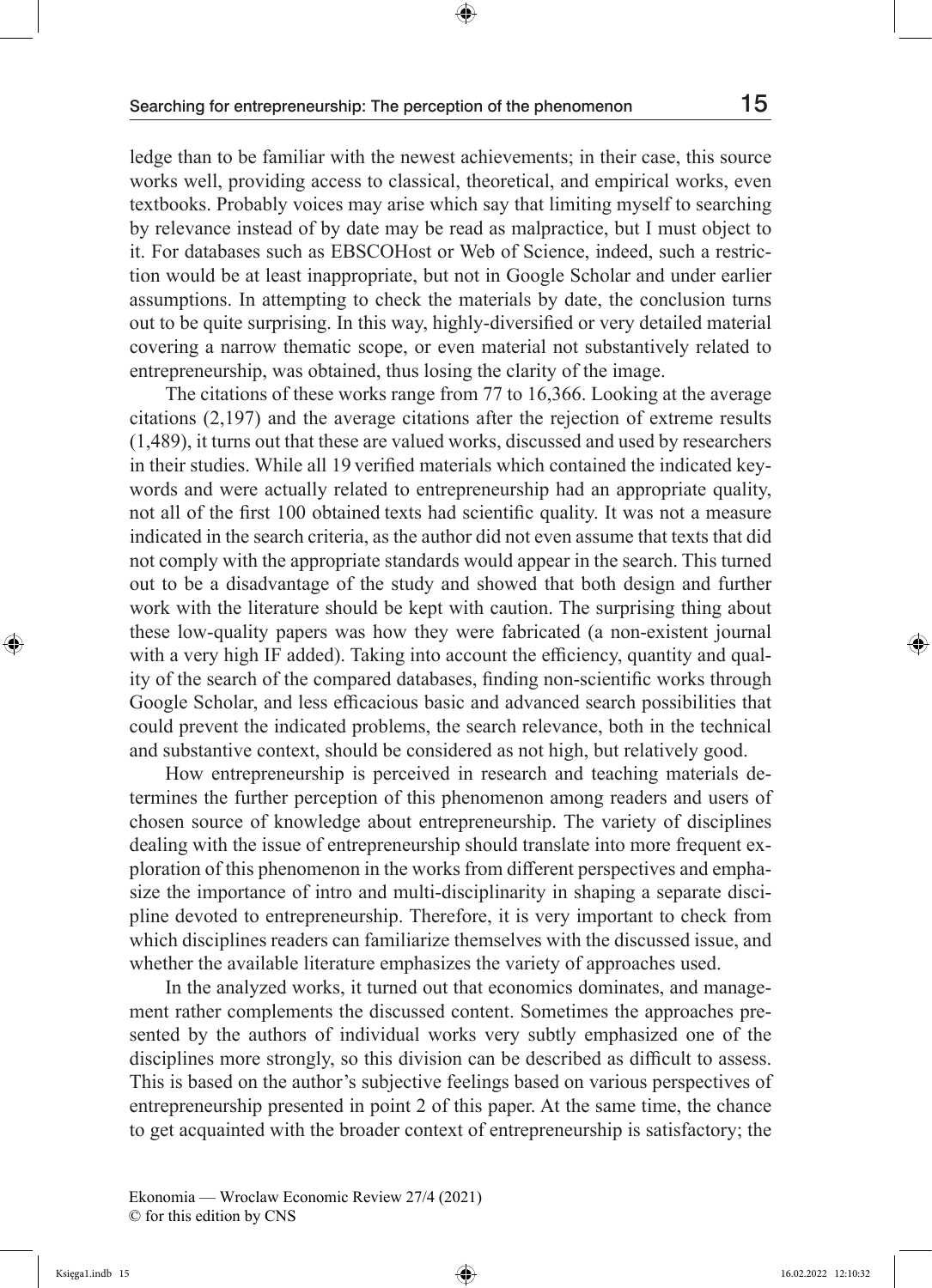search includes mainly content combining several disciplines, most often including economics with management, but also sociology or psychology. The multi-aspect nature of entrepreneurship could be credibly noticed. The hypothesis that the entrepreneurship phenomenon will be perceived mainly through the prism of economics, was confirmed enough.

The greatest difficulty was to recognize whether the analyzed works are more conceptual or empirical, because the boundaries are blurring. Nowadays, it seems that the combination of these two methods gains the most followers. Problems also appeared in the case of collective works, based on an attempt to select a holistic image of the entire monograph, not only the evaluation of individual articles.

In fact, all the works, apart from the reports, contained a conceptual background. They were based on an analysis of the available literature, with devoted a significant part of the work to descriptions of the conceptual structure and the theoretical framework used so far, mainly due to the lack of agreement in to the definition of entrepreneurship and general conceptual framework. It is logical that the articles contained a conceptual approach, as authors are required to describe such a framework, whether their work is ultimately empirical or conceptual or even theoretical. This can be a vicious cycle; as Hambrick (Hambrick, 2007) noted and Shapira (Shapira, 2011) analyzed, authors are required to contribute to the theory from each submitted article, thus hindering progress. Ultimately, it was assessed that in almost all materials, a literature review was prepared, some had features or a strongly described conceptual framework, and the concepts supported a strictly empirical approach in the case of nine empirical studies. On this basis, it is concluded that, contrary to previous suspicions, the conceptual approach is slightly more dominant. It is worth emphasizing the difficulty of making such an assessment at all. What is more, research, despite its nature, often does not have sufficiently accurately described research methods, despite its considerable length, in which such information could still be included. No research hypothesis (which some scientists indicate as the basis of the research) was formulated in any of the studies indicated. The literature review, analysis and criticism were the most frequently performed.

#### 5. Conclusions

This article, to better understand the perspective of entrepreneurship as seen using Google Scholar and popular scientific databases/search engines were compared, and articles about entrepreneurship were reviewed. The effectiveness and relevance of content searches in Google Scholar were assessed positively, especially in the context of the capacity and availability of various scientific materials. According to the literature analysis, there are some evidence of a strong dominance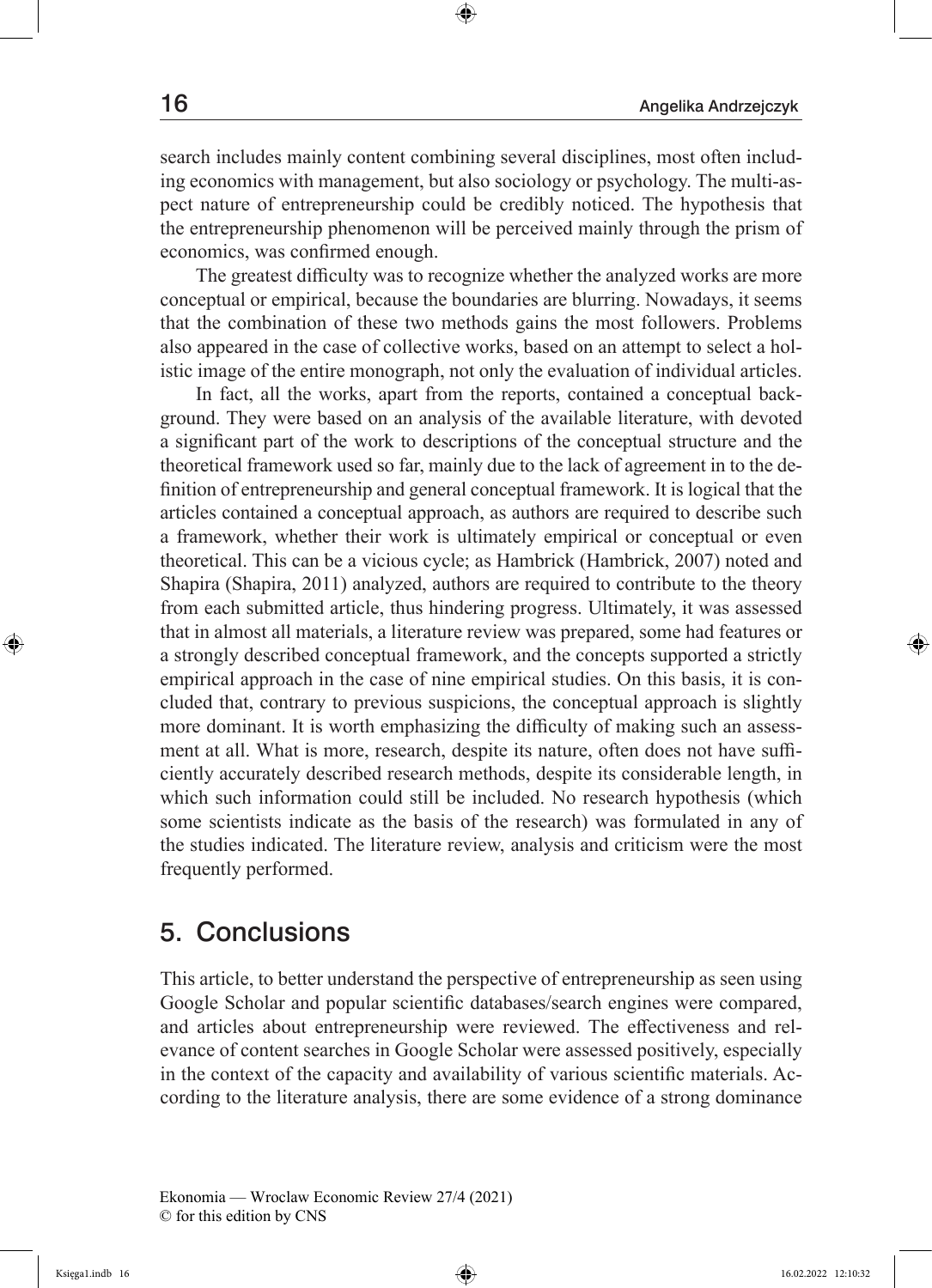of the economics approach, a slight lead of conceptual work, and a constant focus on defining.

It can be indicated that entrepreneurship in scientific works and teaching materials obtained in the analyzed source is perceived in various ways, indicating the intra- or multidisciplinary nature of the phenomenon. The definitions and approaches used in research about entrepreneurship, presented from various perspectives, allow Google Scholar users to broaden their horizons not only with classic, economic approaches. It is also worth emphasizing the approach of the authors of the analyzed works themselves, the fact that they do not limit themselves to one chosen approach, but perceive the need to broaden the research perspective. It is, therefore, a positive development.

It should be emphasized that lack of universal open access to the latest research on entrepreneurship and its significant dispersion into many fields of science limits perception, favors research centers with better funding, and ultimately slows down the emergence of a new field.

Taking into account the growing popularity of the subject of entrepreneurship, the demand for economic knowledge and the limitations accompanying Internet users trying to gain verified knowledge, it is worth taking care of popularizing scientific databases/search engines, and familiarizing oneself with the results of the research in this field. It is advisable to extend the research about obtaining economic bibliography to the area of the search algorithm.

There is also a visible need for undertaking further attempts to deepen the topic and look for opportunities for cooperation in extending the analysis in the interdisciplinary context among representatives of other fields of science. Therefore, this work can be treated as a contribution to the further analysis of the discussed, important issue of searching for knowledge about entrepreneurship.

#### **References**

- Bögenhold, D. (2019). Changing ideas and contours of entrepreneurship in the history of thought: On the fluidity and indefiniteness of a term. *International Review of Entrepreneurship*, 17 (2), 145–168.
- Busenitz, L.W., West III, G.P., Shepherd, D., Nelson, T., Chandler, G.N., Zacharakis, A. (2003). Entrepreneurship research in emergence: Past trends and future directions*. Journal of Management*, 29 (3), 285–308.
- Bygrave, W.D. (2004). The entrepreneurial process. In W.D. Bygrave, A.E. Zacharkis (eds.), *The Portable MBA in Entrepreneurship* (1–28)*.* Hoboken, NJ: John Wiley & Sons.
- Bygrave, W.D. (2007). The entrepreneurship paradigm (1) revisited. In H. Neergaard, J.P. Ulhoi (eds.), *Handbook of Qualitative Research Methods in Entrepreneurship.* Cheltenham: Edward Elgar.
- Carlsson, B., Braunerhjelm, P., McKelvey, M., Olofsson, C., Persson, L., Ylinenpää, H. (2013). The evolving domain of entrepreneurship research. *Small Business Economics*, 41, 913–930.
- Gartner, W.B. (1985). A conceptual framework for describing the phenomenon of new venture creation. *Academy of Management Review*, 10 (4), 696–706.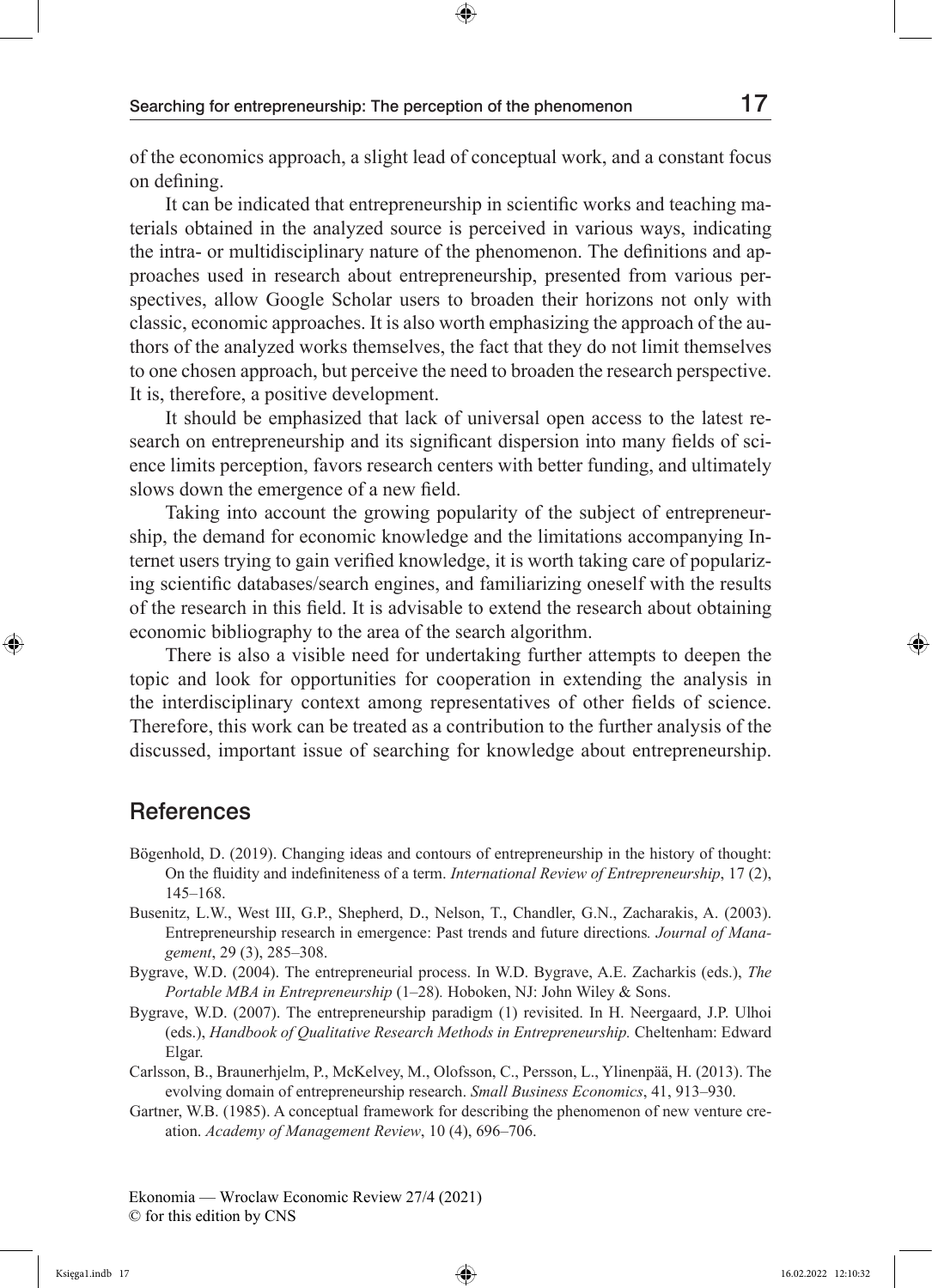- Gartner, W.B. (1989). "Who is an entrepreneur?" is the wrong question. *Entrepreneurship Theory and Practice*, 12 (4), 47–68.
- Griffin, R.W. (2004). *Podstawy zarządzania organizacjami*. Warszawa: PWN.
- Hambrick, D.C. (2007). The field of management's devotion to theory: Too much of a good thing? *Academy of Management Journal*, 50 (6), 1346–1352.
- Hebert, R.F., Link, A.N. (1989). In search of the meaning of entrepreneurship. *Small Business Economics*, 1 (1), 39–49.
- Kusio, T., Fiore, M. (2020). The perception of entrepreneurship culture by internal university stakeholders. *European Business Review*, 32 (3), 443–457.
- Lianos, I., Motchenkova, E. (2013). Market dominance and search quality in the search engine market. *Journal of Competition Law & Economics*, 9 (2), 419–455.
- Moroz, P.W., Hindle, K. (2012). Entrepreneurship as a process: Toward harmonizing multiple perspectives. *Entrepreneurship Theory and Practice*, 36, 781–818.
- Shane, S., Venkataraman, S. (2000). The promise of entrepreneurship as a field of research. *Academy of Management Review*, 25 (1), 217–226.
- Shapira, Z. (2011). "I've got a theory paper do you?": Conceptual, empirical, and theoretical contributions to knowledge in the organizational sciences. *Organization Science*, 22 (5), 1312– 1321.
- Stigler, G.J. (1961). The economics of information. *The Journal of Political Economy*, 69 (3), 213– 225.
- Welter, F., Baker, T., Audretsch, D.B., Gartner, W. (2016). Everyday entrepreneurship: A call for entrepreneurship research to embrace entrepreneurial diversity. *Theory and Practice*, 41 (3), 311–321.
- Zahra, S.A. (2007). Contextualizing theory building in entrepreneurship research. *Journal of Business Venturing*, 22 (3), 443–452.

#### 7. Appendix

- Aldrich, H.E., Zimmer, C. (1986). Entrepreneurship through social networks*.* In D. Sexton, R. Smilor (eds.),*The Art and Science of Entrepreneurship* (3–23). Cambridge, MA: Ballinger.
- Allen, E., Elam, A., Langwitz, N., Dean, M. (2008). *Global Entrepreneurship Monitor. 2007 Report on Women and Entrepreneurship*. Global Entrepreneurship Research Association (GERA).
- Alvarez, S.A., Agarwal, R., Sorenson, O. (eds.) (2005). *Handbook of Entrepreneurship Research: Disciplinary Perspectives*. Vol. 2. International Handbook Series on Entrepreneurship. New York: Springer .
- Baumol, W.J. (1968). Entrepreneurship in economic theory. *The American Economic Review*, 58 (2), 64–71.
- Bull I., Willard G. E. (1993). Towards a theory of entrepreneurship. *Journal of Business Venturing*. 8 (3), 183–195.
- Cunningham, J.B., Lischeron, J. (1991) Defining entrepreneurship. *Journal of Small Business Management*, 29 (1), 45–61.
- Dees, J.G. (1988). The meaning of "social entrepreneurship". Date of access: 7.06.2021, www. sogenc.org/dosyalar/6-TheMeaningofsocialEntrepreneurship.pdf.
- Dollinger, M.J. (2008). *Entrepreneurship. Strategies and Resources.* Lombard, IL: Marsh Publications.
- Drucker, P.F. (2002). *Innovation and Entrepreneurship. Practice and Principles*. Vol. 1. New York: HarperBusiness.
- Eckhardt, J.T., Shane, S.A. (2003). Opportunities and entrepreneurship. *Journal of Management*, 29 (3), 333–349.